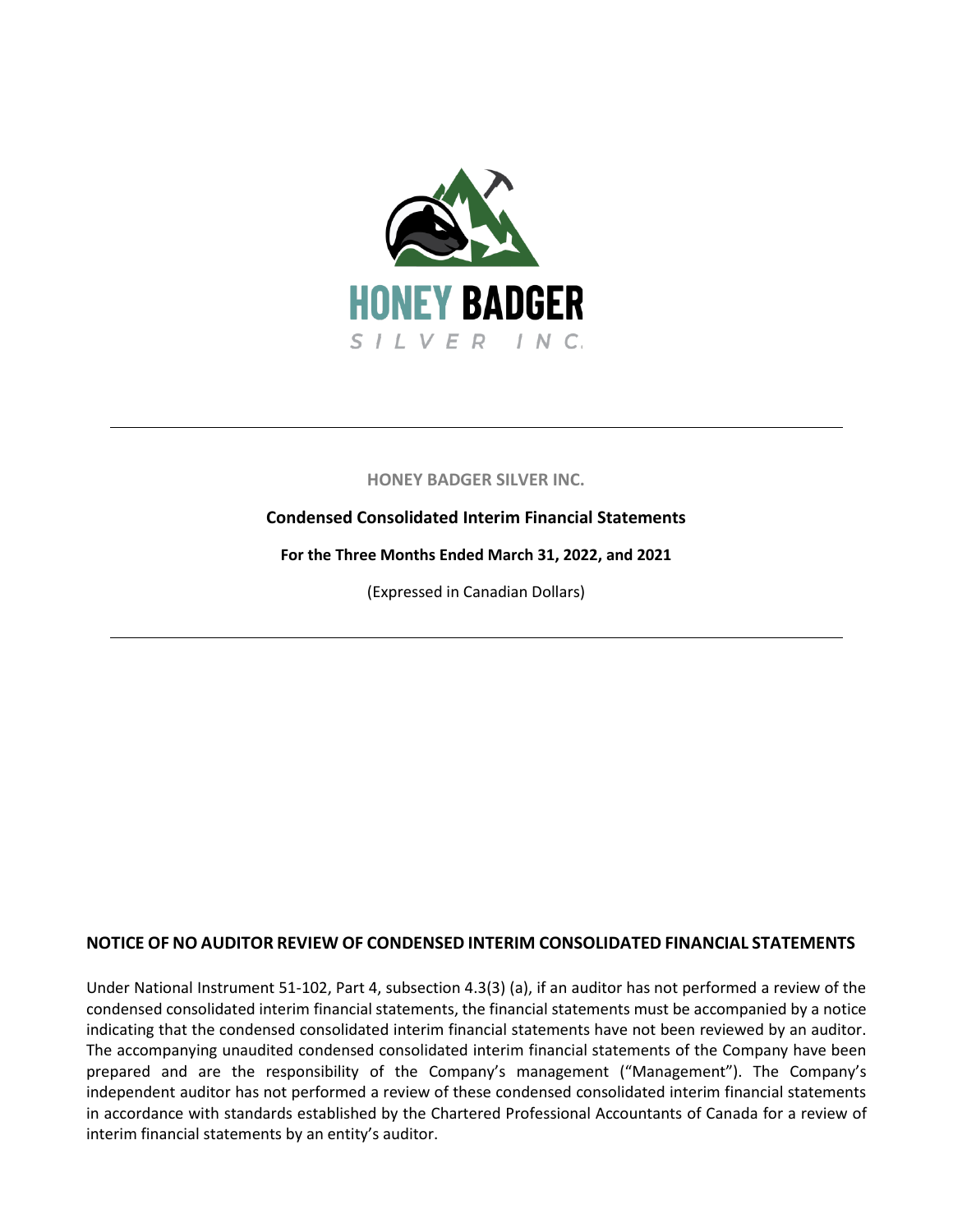

## **Condensed Consolidated Interim Statements of Financial Position (Unaudited)**

(Expressed in Canadian dollars)

| As at                                                              |             | March 31,    | December 31,   |
|--------------------------------------------------------------------|-------------|--------------|----------------|
|                                                                    |             | 2022         | 2021           |
|                                                                    | <b>Note</b> | \$           | \$             |
| <b>Assets</b>                                                      |             |              |                |
| <b>Current assets</b>                                              |             |              |                |
| Cash and cash equivalents                                          | 3           | 1,447,860    | 2,143,956      |
| Marketable securities                                              | 4           | 97,841       | 114,148        |
| Taxes and other receivables                                        |             | 72,624       | 152,402        |
| Prepaid expenses                                                   |             | 23,569       | 30,531         |
| <b>Total Assets</b>                                                |             | 1,641,894    | 2,441,037      |
| Liabilities and Shareholders' Equity<br><b>Current liabilities</b> |             |              |                |
| Accounts payable and accrued liabilities                           | 6           | 159,845      | 357,992        |
| Flow-through share premium liability                               | 7           | 7,537        | 27,450         |
| Flow-through provision                                             |             | 298,031      | 298,031        |
| <b>Total Liabilities</b>                                           |             | 465,413      | 683,473        |
| <b>Shareholders' Equity</b>                                        |             |              |                |
| Share capital                                                      | 9           | 17,056,261   | 17,056,261     |
| Warrants                                                           | 9           | 1,086,664    | 1,086,664      |
| Contributed surplus                                                | 9           | 4,035,928    | 3,983,146      |
| <b>Accumulated deficit</b>                                         |             | (21,002,372) | (20, 368, 507) |
| <b>Total Shareholders' Equity</b>                                  |             | 1,176,481    | 1,757,564      |
| <b>Total Liabilities and Shareholders' Equity</b>                  |             | 1,641,894    | 2,441,037      |

**Nature of operations and going concern** (note 1) **Commitments** (note 10)

#### **Approved on behalf of the Board of Directors:**

(Signed) "Chad Williams" (Signed) "Brian Briggs" Director Director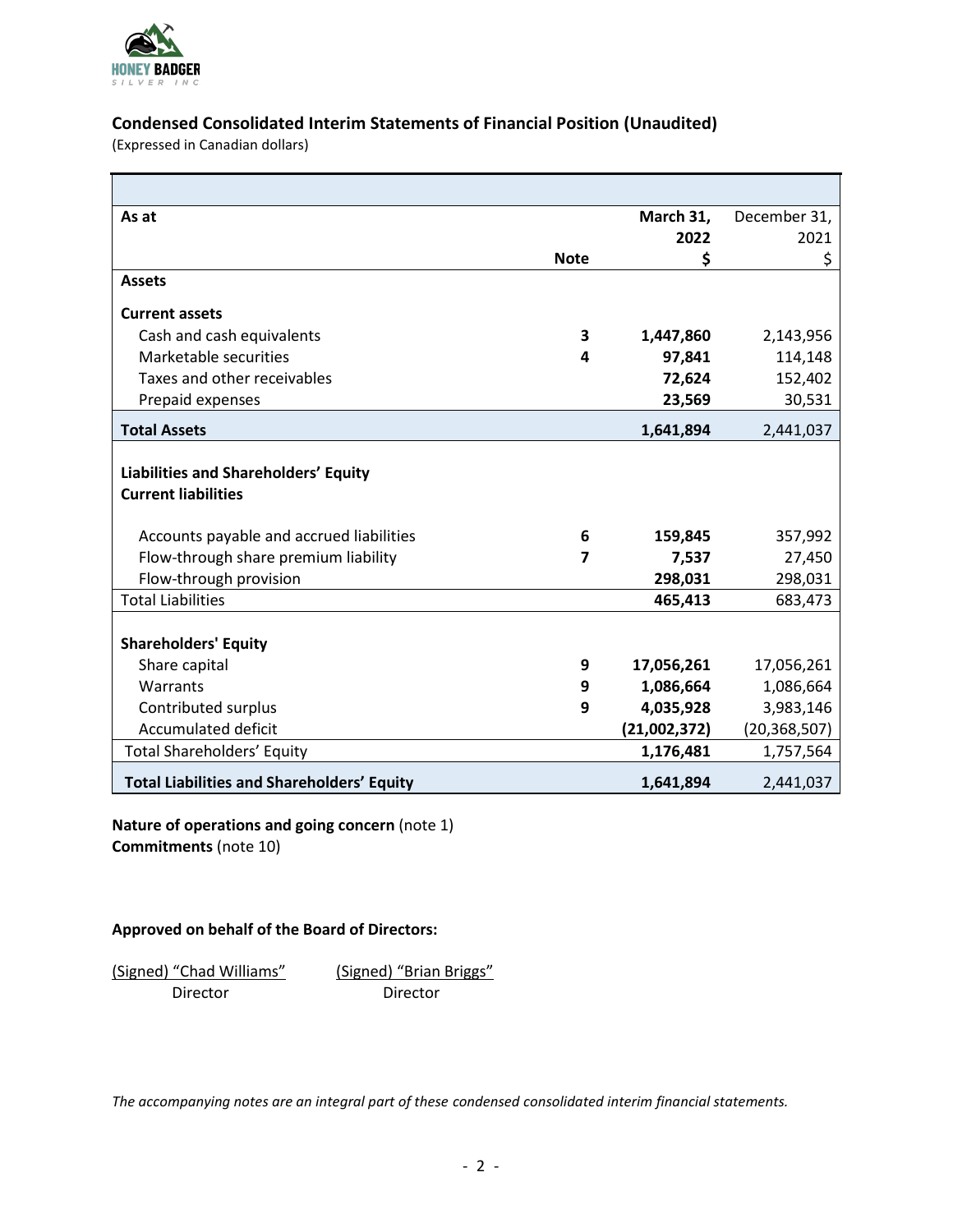

 $\blacksquare$ 

# **Condensed Consolidated Interim Statements of Loss and Comprehensive Loss (Unaudited)**

(Expressed in Canadian dollars)

|                                                      |             |             | March 31,   |
|------------------------------------------------------|-------------|-------------|-------------|
| For the three months ended                           | <b>Note</b> | 2022        | 2021        |
|                                                      |             | \$          | Ś           |
| <b>Expenses</b>                                      |             |             |             |
| <b>Exploration expenditures</b>                      | 6           | 333,856     | 18,579      |
| Management fees                                      | 9           | 112,500     | 131,600     |
| Investor relations and travel                        |             | 71,967      | 6,716       |
| Professional and consulting fees                     |             | 35,517      | 53,510      |
| Regulatory fees and transfer agent                   |             | 19,049      | 11,729      |
| General and administrative                           |             | 12,144      | 12,216      |
|                                                      |             | 585,033     | 234,150     |
| Share-based compensation                             | 8,9         | 52,782      | 673,991     |
| Loss before undernoted items:                        |             | (637, 815)  | (908, 141)  |
|                                                      |             |             |             |
| Gain on flow-through premium                         |             | 19,913      |             |
| Unrealized loss on marketable securities             | 5           | (16, 307)   | (179, 376)  |
| Other income                                         |             | 344         | 50          |
| Loss and comprehensive loss                          |             | (633, 865)  | (1,087,467) |
|                                                      |             |             |             |
| Loss per share - basic and diluted                   |             | \$(0.00)    | \$(0.00)    |
| Weighted average number of common shares outstanding |             |             |             |
| - basic and diluted                                  |             | 177,688,641 | 101,712,311 |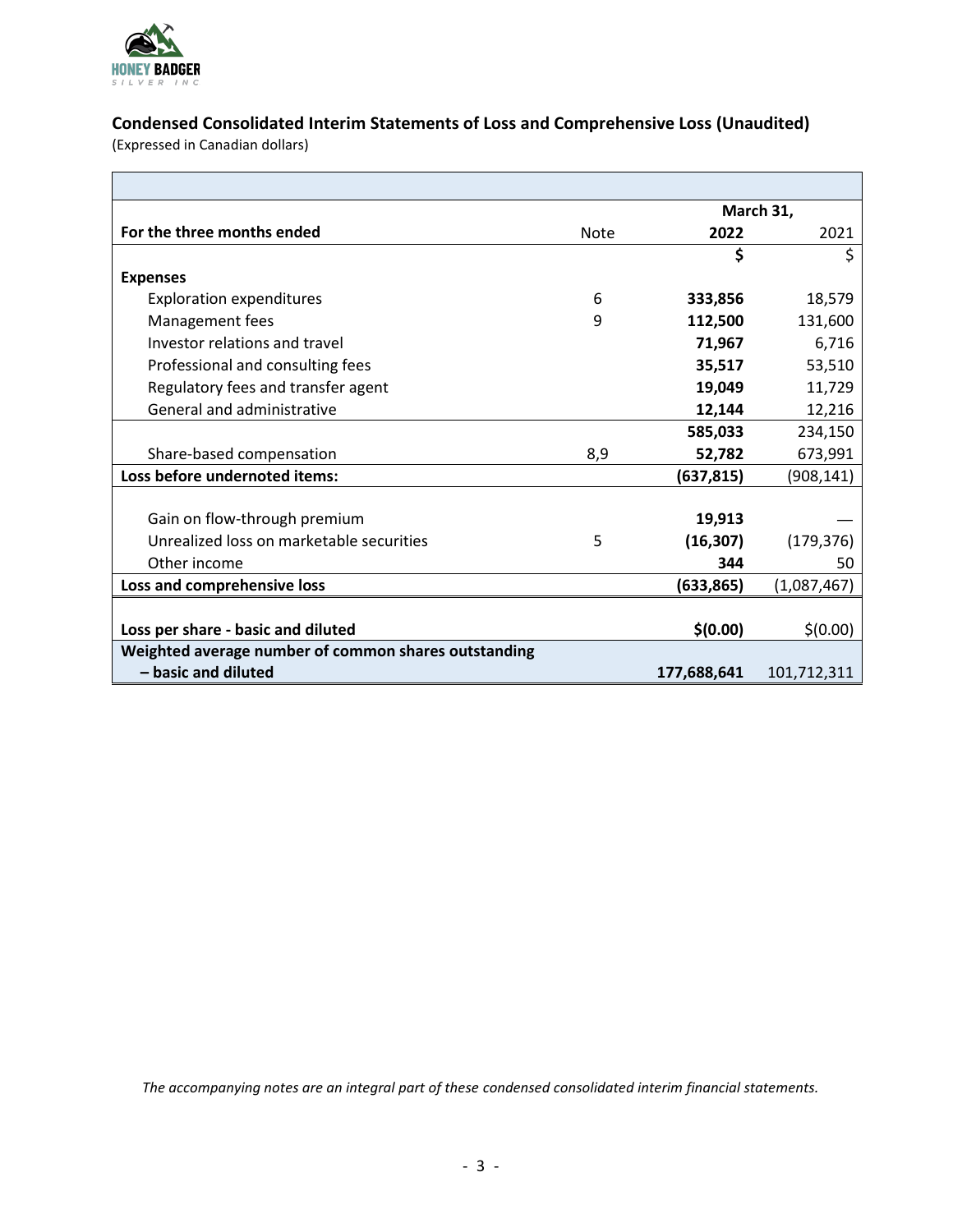

# **Condensed Consolidated Interim Statements of Cash Flows (Unaudited)**

(Expressed in Canadian dollars)

|                                                 |             |            | March 31,   |
|-------------------------------------------------|-------------|------------|-------------|
| For the three months ended                      | <b>Note</b> | 2022       | 2021        |
|                                                 |             | \$         | \$          |
| <b>Operating activities</b>                     |             |            |             |
| Loss for the period                             |             | (633, 865) | (1,087,467) |
| Items not affecting cash:                       |             |            |             |
| Share-based compensation                        | 9           | 16,307     | 673,991     |
| Unrealized (gain) loss on marketable securities | 4           | 52,784     | 179,376     |
| Flow-through share premium gain                 | 8           | (19, 913)  |             |
| Net change in non-cash working capital items:   |             |            |             |
| Taxes and other receivables                     |             | 6,962      | (67, 217)   |
| Prepaid expenses                                |             | 79,778     | (3, 247)    |
| Accounts payable and accrued liabilities        |             | (198, 150) | 80,057      |
| Net cash used in operating activities           |             | (696,097)  | (224, 507)  |
|                                                 |             |            |             |
| <b>Financing activities</b>                     |             |            |             |
| Proceeds from private placement                 | 9           |            | 3,000,000   |
| Share issue costs                               | 9           |            | (31, 185)   |
| Proceeds from the exercise of warrants          | 9           |            | 58,750      |
| Proceeds from the exercise of options           | 9           |            | 18,750      |
| Net cash provided by financing activities       |             |            | 3,046,315   |
|                                                 |             |            |             |
| Change in cash and cash equivalents             |             | (696,097)  | 2,821,808   |
| Cash and cash equivalents, beginning of period  |             | 2,143,956  | 235,650     |
| Cash and cash equivalents, end of period        |             | 1,447,859  | 3,057,458   |
| <b>Supplemental cash flow disclosure:</b>       |             |            |             |

**Supplemental cash flow disclosure:**

| Income tax paid | _  |
|-----------------|----|
| Interest paid   | __ |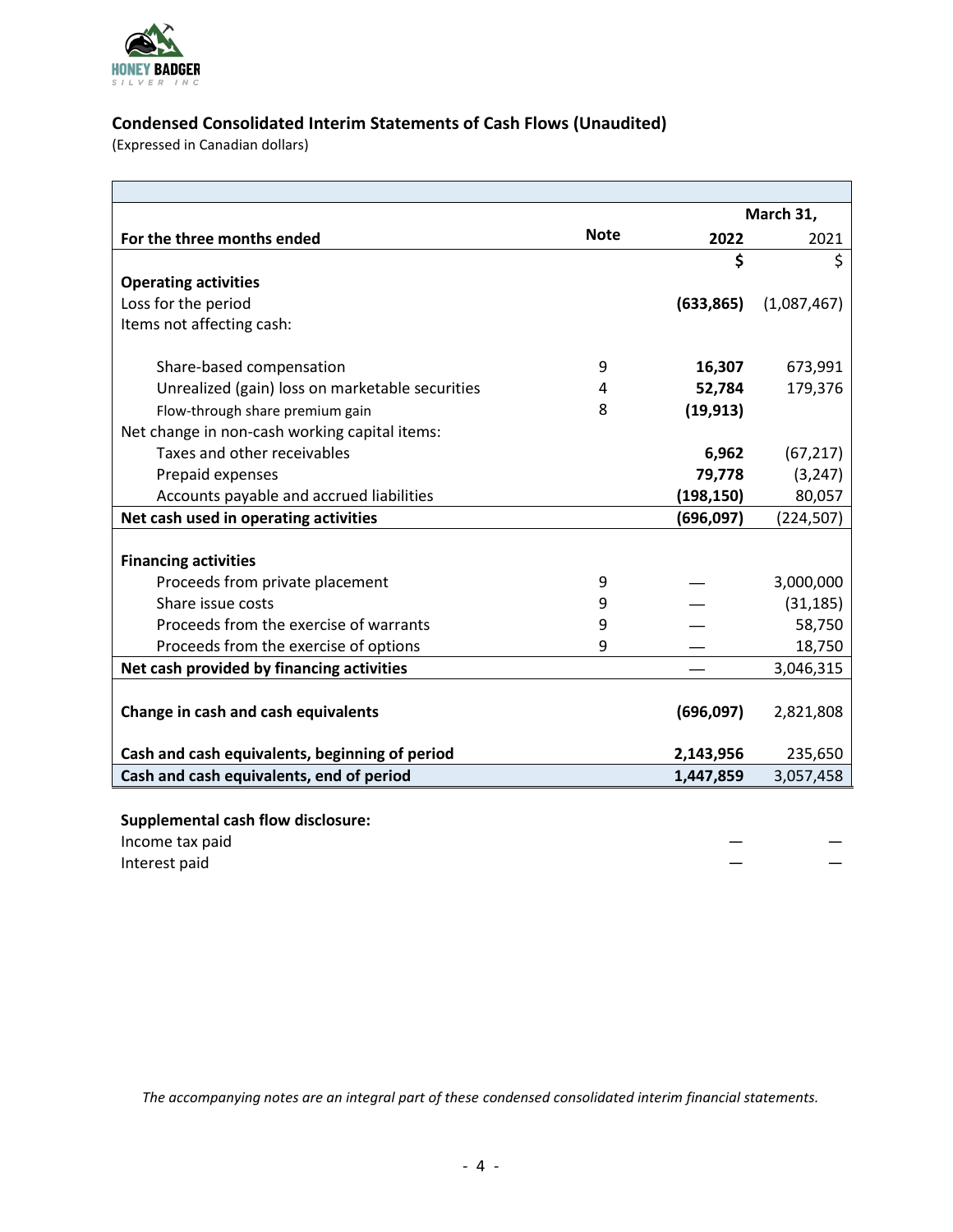

## **Statements of Changes in Shareholders' Equity**

(Expressed in Canadian dollars)

|                                       |             |               | <b>Share Capital</b> |                 | <b>Reserves</b>    | <b>Shareholder Equity (deficit)</b> |              |
|---------------------------------------|-------------|---------------|----------------------|-----------------|--------------------|-------------------------------------|--------------|
|                                       |             | Common        |                      |                 | <b>Contributed</b> | <b>Accumulated</b>                  |              |
|                                       | <b>Note</b> | <b>Shares</b> | <b>Share Capital</b> | <b>Warrants</b> | <b>Surplus</b>     | <b>Deficit</b>                      | <b>Total</b> |
|                                       |             | #             | \$                   | \$              | \$                 | \$                                  |              |
| <b>Balance at December 31, 2020</b>   |             | 94,853,224    | 9,957,368            | 635,247         | 2,849,201          | (13, 121, 929)                      | 319,887      |
| Shares issued for private placement   |             | 42,857,143    | 3,000,000            |                 |                    |                                     | 3,000,000    |
| Share issue costs                     |             |               | (31, 185)            |                 |                    |                                     | (31, 185)    |
| Warrants issued                       | 8           |               | (406, 532)           | 406,532         |                    |                                     |              |
| <b>Exercise of warrants</b>           | 8           | 375,000       | 25,731               | (6,981)         |                    |                                     | 18,750       |
| Exercise of options                   | 8           | 1,050,000     | 119,577              |                 | (60, 826)          |                                     | 58,750       |
| Share-based compensation              | 8           |               |                      |                 | 673,991            |                                     | 673,991      |
| Loss for the period                   |             |               |                      |                 |                    | (1,087,467)                         | (1,087,467)  |
| Balance at March 31, 2021             |             | 139,135,367   | 12,664,959           | 1,034,798       | 3,462,366          | (14, 209, 396)                      | 2,952,726    |
| Shares issued for private placement   | 9           | 1,681,798     | 252,270              |                 |                    |                                     | 500,000      |
| Share issue costs                     | 9           |               | (64, 312)            |                 |                    |                                     | (64, 312)    |
| Shares issued for claims acquisitions |             | 35,908,224    | 4,601,858            |                 |                    |                                     | 4,601,858    |
| Warrants issued                       | 9           |               | (451, 911)           | 451,911         |                    |                                     |              |
| <b>Exercise of warrants</b>           | 9           | 313,250       | 62,487               | (31, 162)       |                    |                                     | 31,325       |
| Exercise of options                   | 9           | 650,000       | 75,000               |                 | (36,000)           |                                     | 39,000       |
| Deferred flow-through premium         |             |               | (84,090)             |                 |                    |                                     | (84,090)     |
| Expiry of warrants                    | 9           |               |                      | (368, 883)      | 368,883            |                                     |              |
| Share-based compensation              | 9           |               |                      |                 | 187,898            |                                     | 225,000      |
| Loss for the period                   |             |               |                      |                 |                    | (321, 493)                          | (321, 493)   |
| <b>Balance at December 31, 2021</b>   |             | 177,688,639   | 17,056,261           | 1,086,664       | 3,983,146          | (20, 368, 507)                      | 1,757,564    |
| Share-based compensation              | 9           |               |                      |                 | 52,782             |                                     | 52,782       |
| Loss for the period                   |             |               |                      |                 |                    | (633, 865)                          | (633, 865)   |
| Balance at March 31, 2022             |             | 177,688,639   | 17,056,261           | 1,086,664       | 4,035,928          | (21,002,372)                        | 1,176,481    |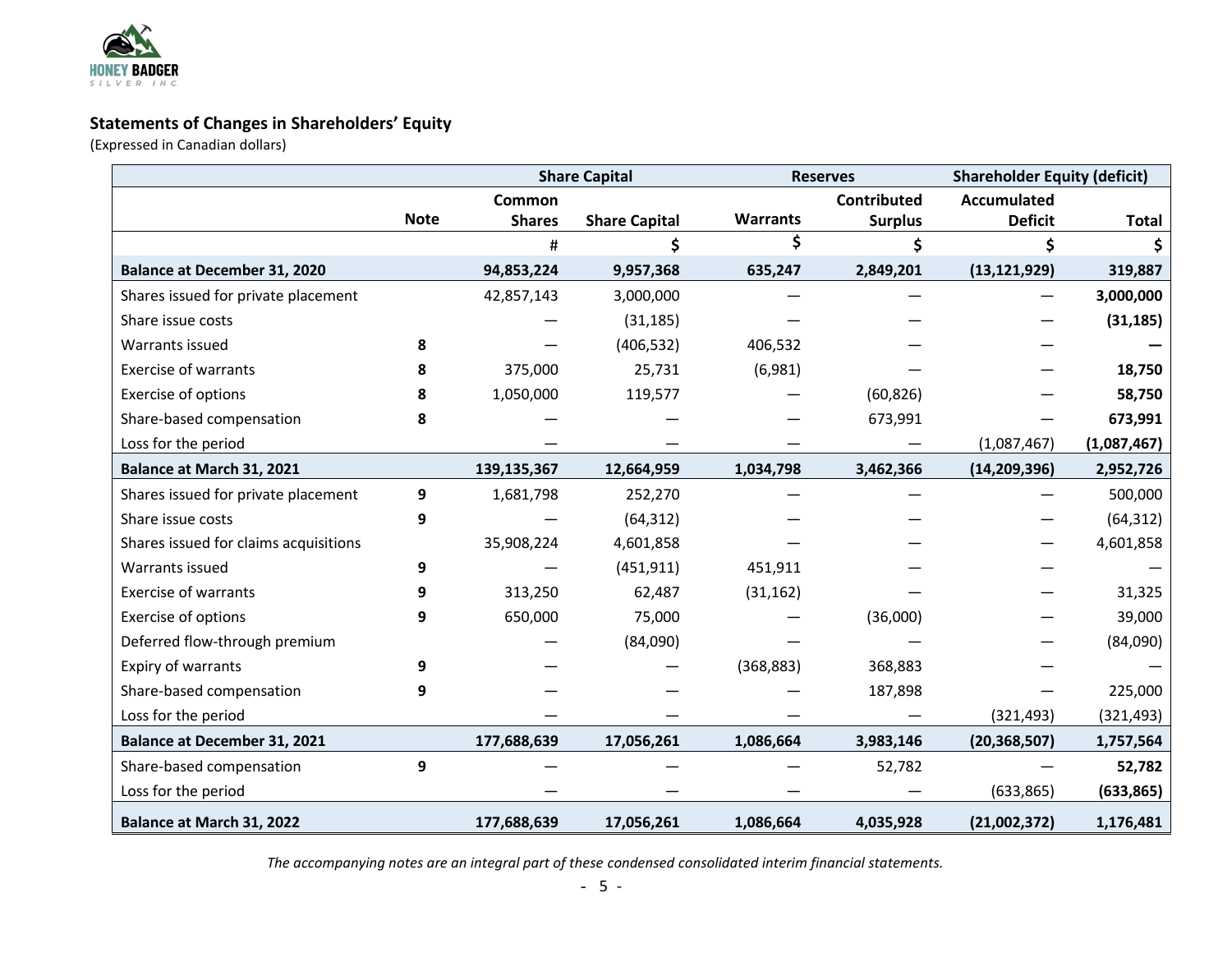

#### **1. Nature of operations and going concern**

Honey Badger Silver Inc. ("Honey Badger" or the "Company") was incorporated in Ontario, in 1992. The Company's corporate office is located at 401 Bay Street, Suite 2704, Toronto, Ontario M5H 2Y4 and its common shares are traded on the TSX Venture Exchange ("TSXV") under the symbol "TUF" and on the OTCQB Market Exchange under the trading symbol "HBEIF".

Honey Badger is engaged in the identification and acquisition of silver-based and other metals-based assets, including high-grade properties, projects with existing mineral resources/reserves and cash flowing metal royalties and streams

The accompanying condensed consolidated interim financial statements ("Interim Financial Statements") have been prepared on a going concern basis of presentation, which contemplates the realization of assets and liquidation of liabilities in the normal course of business. The Company is currently in the exploration stage and has not commenced commercial operations. For the three months ended and as at March 31, 2022, the Company had a loss of \$633,865 (2021 – \$1,087,467) and an accumulated deficit of \$21,002,374 (December 31, 2021 – \$20,368,507).

These condensed consolidated interim financial statements do not give effect to adjustments that would be necessary should the Company be unable to continue as a going concern and, therefore, need to realize its assets and liquidate its liabilities and commitments in other than the normal course of business and at amounts different from those in the accompanying interim financial statements. In assessing whether the going concern assumption is appropriate, Management takes into account all available information about the future, which is at least, but not limited to, nine months from the end of the reporting period.

Although the Company has taken steps to verify title to exploration and evaluation properties in which it has an interest, in accordance with industry standards for the current stage of exploration of such properties, these procedures do not guarantee the Company's title. Property title may be subject to government licensing requirements or regulations, social licensing requirements, unregistered prior agreements, unregistered claims, aboriginal claims, and non-compliance with regulatory and environmental requirements. The Company's assets may also be subject to increases in taxes and royalties, renegotiation of contracts, expropriation of properties, and political uncertainty.

Working capital at March 31 2022 is \$1,176,481 (at December 31, 2021 - \$1,757,564). Management believes it has sufficient funding to meet the ongoing general and administrative expenses incurred to maintain operations for the balance of 2022. However, depending on exploration results and the Company's plans for future acquisitions, the Company may need to raise additional funds, through the issuance of equity or debt. Although the Company has been successful in raising funding to date there can be no assurance that adequate or sufficient funding will be available in the future, or available under terms acceptable to the Company. In the event the Company is unable to secure further financing, it may not be able to make additional acquisitions or advance exploration, therefore, for these reasons, there may exist material uncertainties that cast significant doubt on the ability of the Company to continue as a going concern.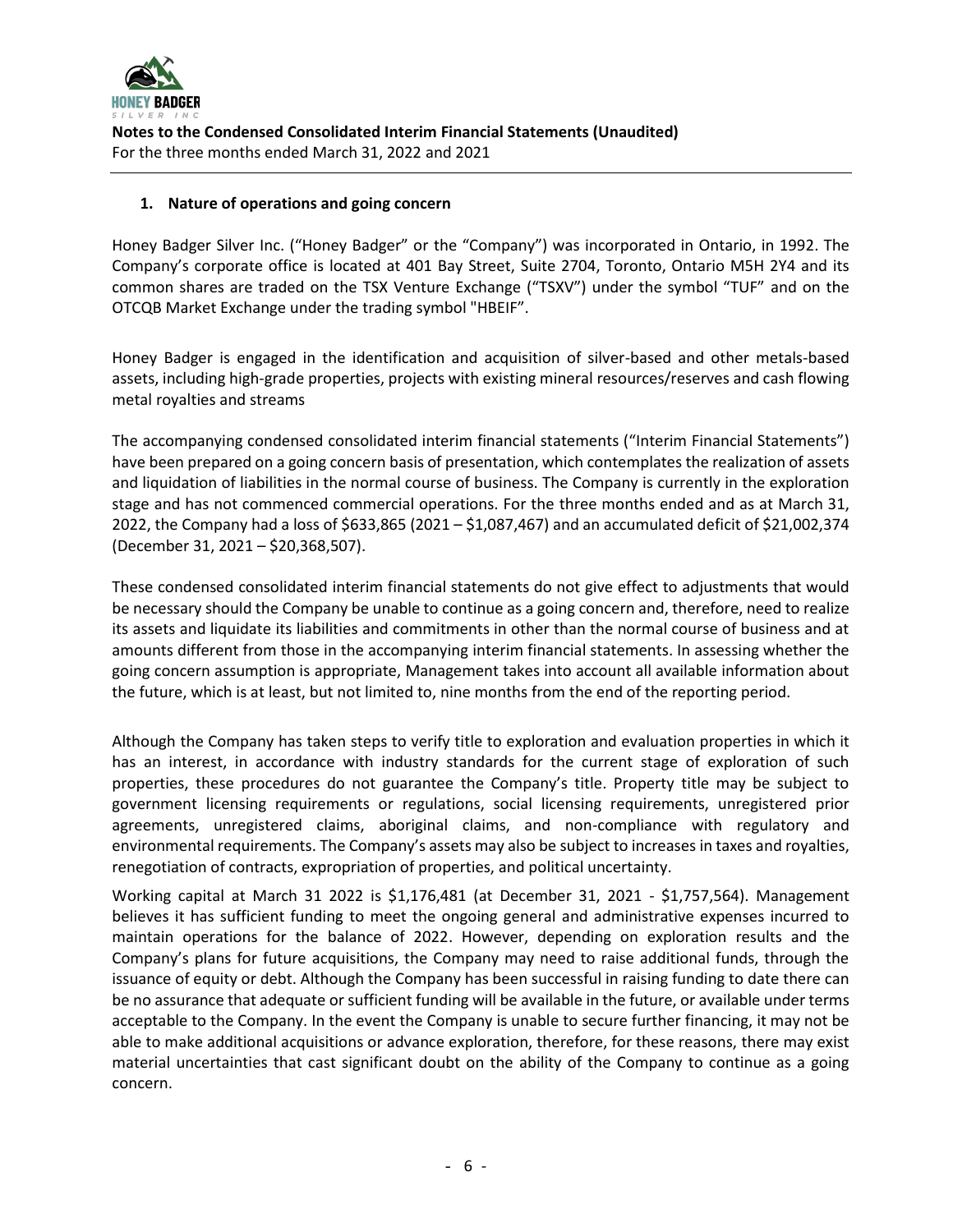

#### Covid 19

Since March 2020 there has been a continuing global outbreak of COVID-19 (coronavirus), which has had a significant impact on businesses through the restrictions put in place by the Canadian, provincial, and municipal governments regarding travel, business operations and isolation/quarantine orders. At this time, it is unknown the extent of the impact the COVID-19 outbreak may have on the Company as this will depend on future developments that are highly uncertain and that cannot be predicted with confidence. These uncertainties arise from the inability to predict the ultimate geographic spread of the disease, and the duration of the outbreak, including the duration of travel restrictions, business closures or disruptions, and quarantine/isolation measures that are currently, or may be put, in place by Canada and other countries to fight the virus.

### **2. Significant Accounting Policies**

#### **Statement of compliance**

The Company applies International Financial Reporting Standards ("IFRS") as issued by the International Accounting Standards Board ("IASB") and interpretations issued by the International Financial Reporting Interpretations Committee ("IFRIC"). These unaudited condensed consolidated interim financial statements have been prepared in accordance with International Accounting Standard ("IASB") 34, *Interim Financial Reporting*. Accordingly, they do not include all of the information required for full annual financial statements required by IFRS as issued by IASB and interpretations issued by IFRIC.

The policies applied in these condensed consolidated interim financial statements are based on IFRS issued and outstanding as of the date of filing this report. The same accounting policies and methods of computation followed in these condensed consolidated interim financial statements are set out in note 2 of the most recently filed annual (audited) financial statements as at and for the year ended December 31, 2021, except where noted below. Any subsequent changes to IFRS that are given effect in the Company's annual (audited) financial statements for the year ending December 31, 2022, could result in restatement of these condensed consolidated interim financial statements.

These condensed consolidated interim financial statements are presented in Canadian dollars, the Company's functional currency, and have been prepared on a historical cost basis. All amounts have been rounded to the nearest dollar, unless otherwise noted.

These condensed consolidated interim financial statements were authorized for issue by the Board of Directors on May 26, 2022.

#### **Basis of presentation**

These condensed consolidated interim financial statements have been prepared on a historical cost basis except for certain financial instruments that have been measured at fair value. In addition, these condensed consolidated interim financial statements have been prepared using the accrual basis of accounting, except for cash flow information.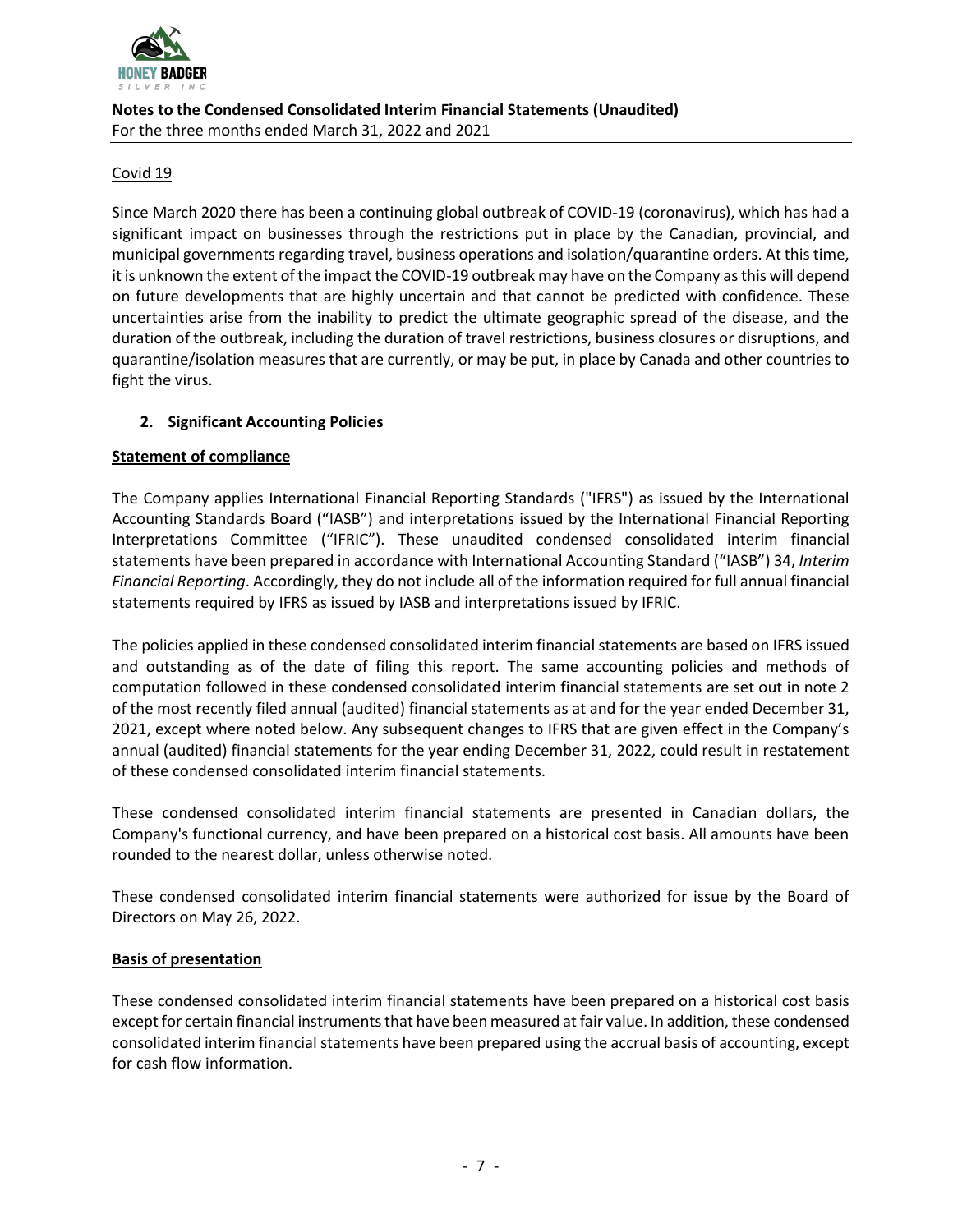

#### **Basis of consolidation**

These condensed consolidated interim financial statements include the accounts of the Company, and its wholly owned subsidiaries 606596 Alberta Ltd., The Thunder Bay Silver & Cobalt Corp. and 2815210 Ontario Limited, all of which have no assets in the current or prior period. All intercompany balances and transactions have been eliminated.

#### **Significant accounting judgments, estimates and assumptions**

The preparation of financial statements in accordance with IFRS requires Management to make judgments, estimates and assumptions that affect the reported amounts of assets and liabilities and disclosures of contingent assets and liabilities at the date of the financial statements and reported amounts of expenses during the reporting period. Judgments, estimates and assumptions are continuously evaluated and are based on management's best knowledge of the relevant facts and circumstances, having regard to previous experience. However, actual outcomes may differ from the amounts included in the financial statements.

Significant assumptions about the future and other sources of estimation uncertainty that management has made at the end of the reporting period, that could have an effect on the amounts recognized in the financial statements relate to the following:

- *Going concern* the preparation of the condensed consolidated interim financial statements requires Management to make judgments regarding the going concern of the Company as previously discussed in note 1 of the condensed consolidated interim financial statements.
- *Income taxes and the recovery of deferred taxes* the measurement of income taxes payable and deferred income tax assets and liabilities requires Management to make judgments in the interpretations and application of the relevant tax laws. The actual amount of income taxes only becomes final upon filing and acceptance of the tax return by the relevant authorities, which occurs subsequent to the issuance of the condensed consolidated interim financial statements.
- *Deferred Flow-Through Premium Estimates* recorded costs of flow-through share premium liabilities reflect premiums received by the Company on the issue of flow-through shares. The premium is subject to measurement uncertainties and requires the Company to assess the value of non-flow-through shares. The determination is subjective and does not necessarily provide a reliable single measure of the fair value of the premium liability.
- *Share-based compensation* estimating fair value for granted stock options requires determining the most appropriate valuation model which is dependent on the terms and conditions of the grant. This estimate also requires determining the most appropriate inputs to the valuation model including the expected life of the option, volatility, dividend yield, and rate of forfeitures and making assumptions about them. The value of the share-based payment expense for the period along with the assumptions and model used for estimating fair value for share-based compensation transactions are disclosed in note 9 of the condensed consolidated interim financial statements.
- *Warrants* The Company may issue units in their financings, comprised of common shares and common share purchase warrants. The fair value of the warrants issued on the closing, is estimated, and reflected in the reserve for warrants account until such time that the warrants are exercised, at which time the corresponding amount will be transferred to share capital. If the warrants expire unexercised, the amount recorded is transferred to contributed surplus.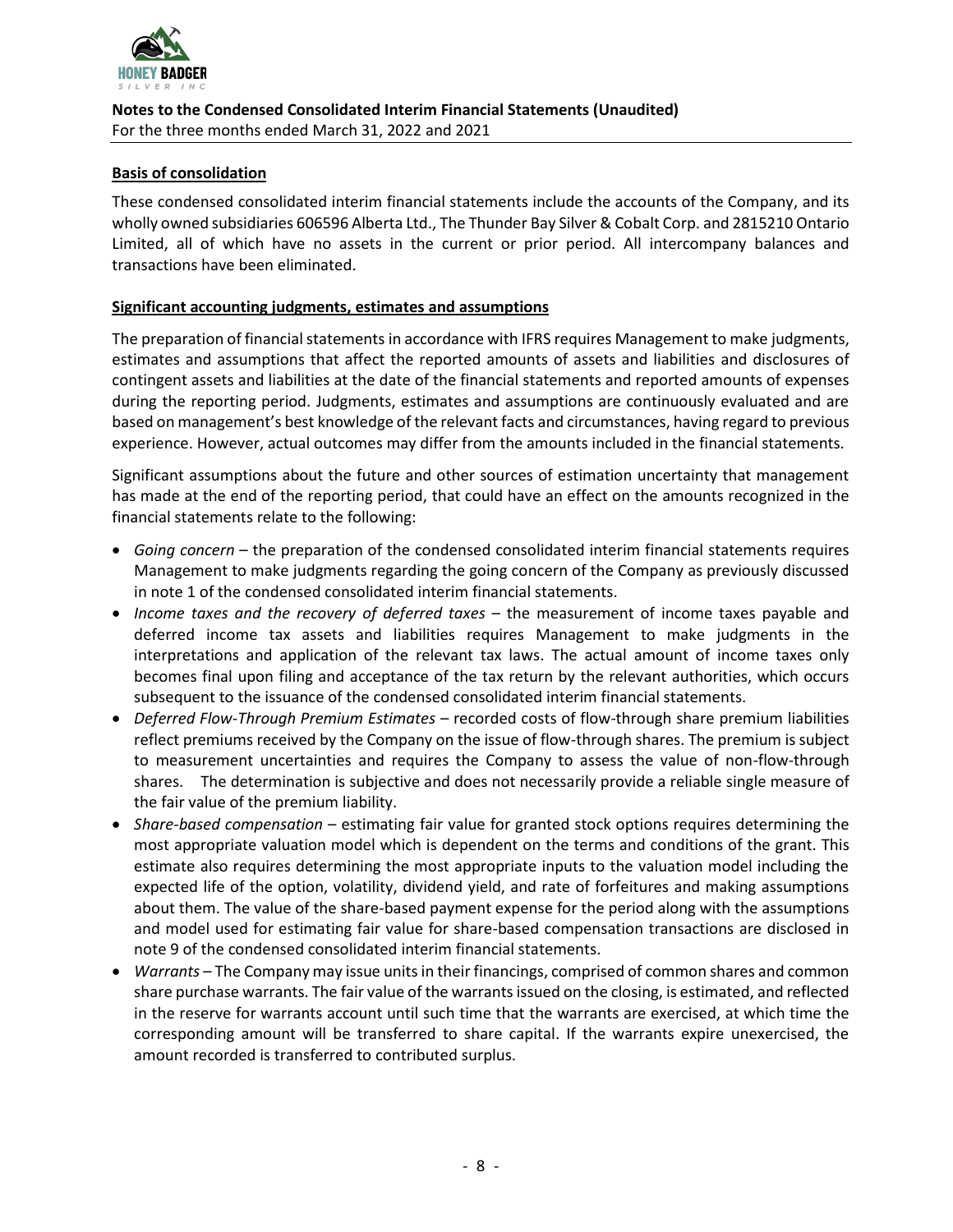

#### **Adoption of New Accounting Standards**

Certain pronouncements have been issued by the IASB or the IFRIC that are effective for accounting periods on or after January 1, 2022. The Company has reviewed these updated standards and determined that none of these updates are applicable or consequential to the Company and have been excluded from discussion within these condensed consolidated interim financial statements.

#### **3. Cash and cash equivalents**

|               | March 31,   | December 31, |
|---------------|-------------|--------------|
| As at         | 2022        | 2021         |
| Cash          | 91,622      | \$629,666    |
| Term deposits | 1,356,238   | 1,514,290    |
|               | \$1,447,860 | \$2,143,956  |

#### **4. Marketable securities**

On June 8, 2020, the Company received common shares of Blue Thunder Mining Inc. in consideration for the sale of exploration data valued at \$320,000.

The following sets out the changes to marketable securities during the year ended December 31, 2021 and the three months ended March 31, 2022:

| Balance, December 31, 2020               | \$423,929  |
|------------------------------------------|------------|
| Unrealized loss on marketable securities | (309, 781) |
| Balance, December 31, 2021               | \$114,148  |
| Unrealized loss on marketable securities | (16, 307)  |
| Balance, March 31 2022                   | \$97,841   |

At the end of each reporting period, Management revalues the fair value of the marketable securities held at period end, using the closing price of the Company's shares, as reported on the TSXV. For the three months ended March 31, 2022, the Company recorded an unrealized loss of \$16,307, using this pricing mechanism**.**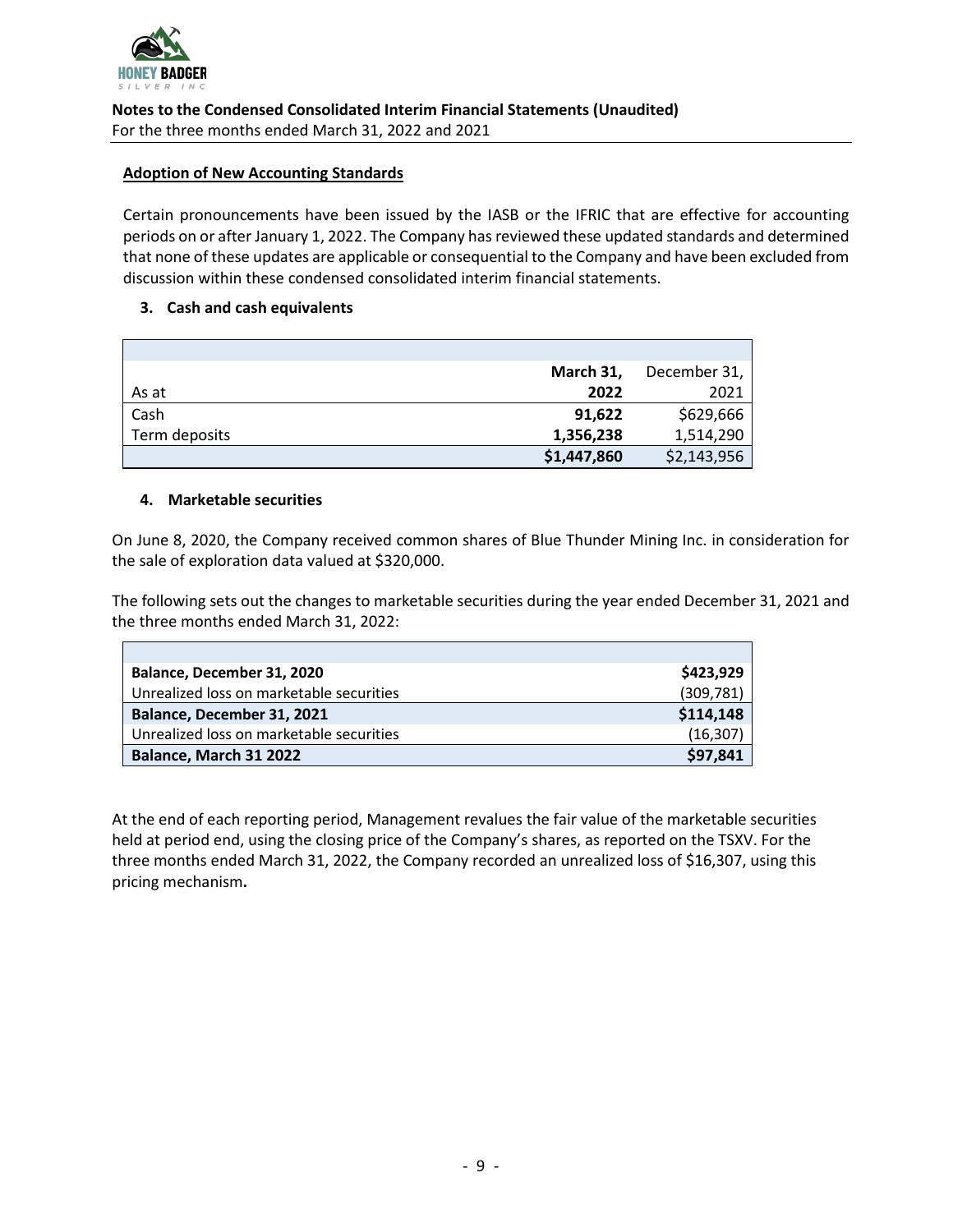

**Notes to the Condensed Consolidated Interim Financial Statements (Unaudited)**

For the three months ended March 31, 2022 and 2021

#### **5. Exploration and Evaluation Expenditures ("E&E")**

#### **Thunder Bay, Ontario Properties**

The following table summarizes the cumulative E&E expenditures the Company has incurred on its Thunder Bay, Ontario properties to March 31, 2022:

| Balance, December 31, 2020                       | \$2,919,136 |
|--------------------------------------------------|-------------|
| Claims acquisition - for 1,103,506 common shares | 77,245      |
| Claims maintenance                               | 67,061      |
| <b>Exploration and evaluation</b>                | 22,675      |
| Balance, December 31, 2021                       | \$3,086,666 |
| Claims maintenance                               | 7,705       |
| E&E                                              |             |
| Balance, March 31, 2022                          | \$3,094,371 |

#### *Thunder Bay Silver & Cobalt Corp*

On June 7, 2018, the Company acquired Thunder Bay Silver & Cobalt Corp., a private company that holds certain mineral claims in the historic Thunder Bay Silver District ("Thunder Bay"). The property is subject to a 2.5% net smelter royalty ("NSR") which may be repurchased for \$1,500,000.

On January 8, 2021, the Company staked additional claims in Thunder Bay.

On July 20, 2021, the Company acquired an 80% interest in certain additional silver properties in Thunder Bay, from Romios Gold Resources ("Romios Gold"), for the issuance of 1,103,506 common shares, valued at \$77,245. The Company was also granted a right of first refusal by Romios Gold on the remaining 20% interest.

#### *Beaver Silver Property*

On July 20, 2018, the Company entered into an option agreement to acquire a 100% interest in the Beaver Silver Property from Cairngorm Mines Ltd. (the "Optionor"). Under the terms of the option agreement, the Company may exercise the option over a three-year period, by a) making cash payments totaling \$75,000, by b) incurring exploration expenditures of \$750,000 over the option period and c) by issuing common shares with a market value of \$410,000, over the option period. Once the three conditions are met, the Optionor shall be granted a 2% NSR which may be repurchased by the Company for \$1,000,000. The Company is currently in default under the terms of the agreement. However, negotiations continue to enter into a new option agreement.

#### *Yukon Silver Properties*

On June 4, 2021, the Company acquired the rights, title and 100% interest in three advanced, silver-focused properties located in southeast and south-central Yukon, Canada, from Strategic Metals Ltd. ("Strategic Metals"). The properties are comprised of Plata, Groundhog, and Hy. Consideration for 100% interest in the properties was the issuance of 34,804,715 common shares, valued at \$0.13 per common share, for a total value of \$4,524,613.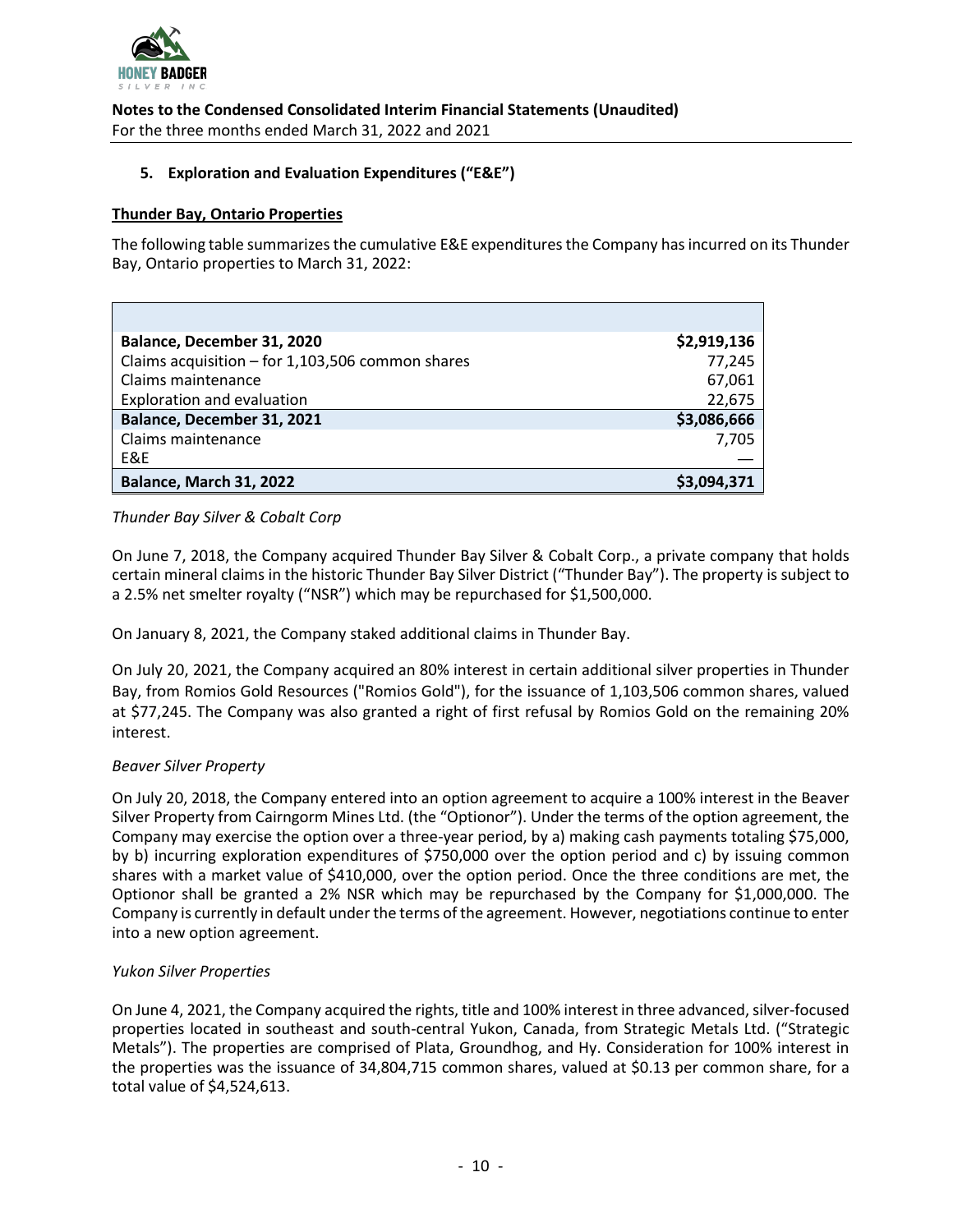

The following table summarizes the cumulative E&E expenditures the Company has incurred on its Thunder Bay, Ontario properties to March 31, 2022:

| Balance, December 31, 2020        |             |
|-----------------------------------|-------------|
| Claims acquisition - for shares   | 4,524,613   |
| Exploration and evaluation        | 160,462     |
| <b>Community relations</b>        | 15,000      |
| Balance, December 31, 2021        | \$4,700,075 |
| Claims maintenance                | 5,761       |
| <b>Exploration and evaluation</b> | 44,406      |
| <b>Balance, March 31, 2022</b>    | \$4.750.242 |

#### *Clear Lake, Yukon*

On March 29, 2022 the Company completed the acquisition of a 100% interest in a deposit in the Whitehorse Mining District of the Yukon ("Clear Lake"). Total consideration for Clear Lake was comprised of \$250,000 cash and the grant of a 1% Net Smelter Royalty ("NSR") on all metals other than silver.

#### **Other Properties**

#### **LG Diamond Property, Quebec**

During the year ended December 31, 2015, the Company entered into an agreement to acquire the LG Diamond Project located in the James Bay Region of Quebec. As consideration, the Company issued 10,000,000 common shares at a fair value of \$0.01 each and granted a 2% NSR to the vendor. One half, or 1%, of the NSR can be bought back for \$1,000,000 and the remaining 1% for \$2,000,000.

#### **6. Amounts payable and accrued liabilities**

|                            | March 31, | December 31, |
|----------------------------|-----------|--------------|
| As at                      | 2022      | 2021         |
| Accounts payable           | \$129,845 | \$323,708    |
| <b>Accrued liabilities</b> | 30,000    | 34,284       |
|                            | \$159,845 | \$357,992    |

#### **7. Flow-through provision**

The Company has determined, through historical audits conducted for the years ended December 31, 2011 and 2014, by the Canada Revenue Agency ("CRA") and by independent public company auditors, that it may continue to have a shortfall on previously renounced flow-through ("FT") financings and has recorded a provision for shareholder identification.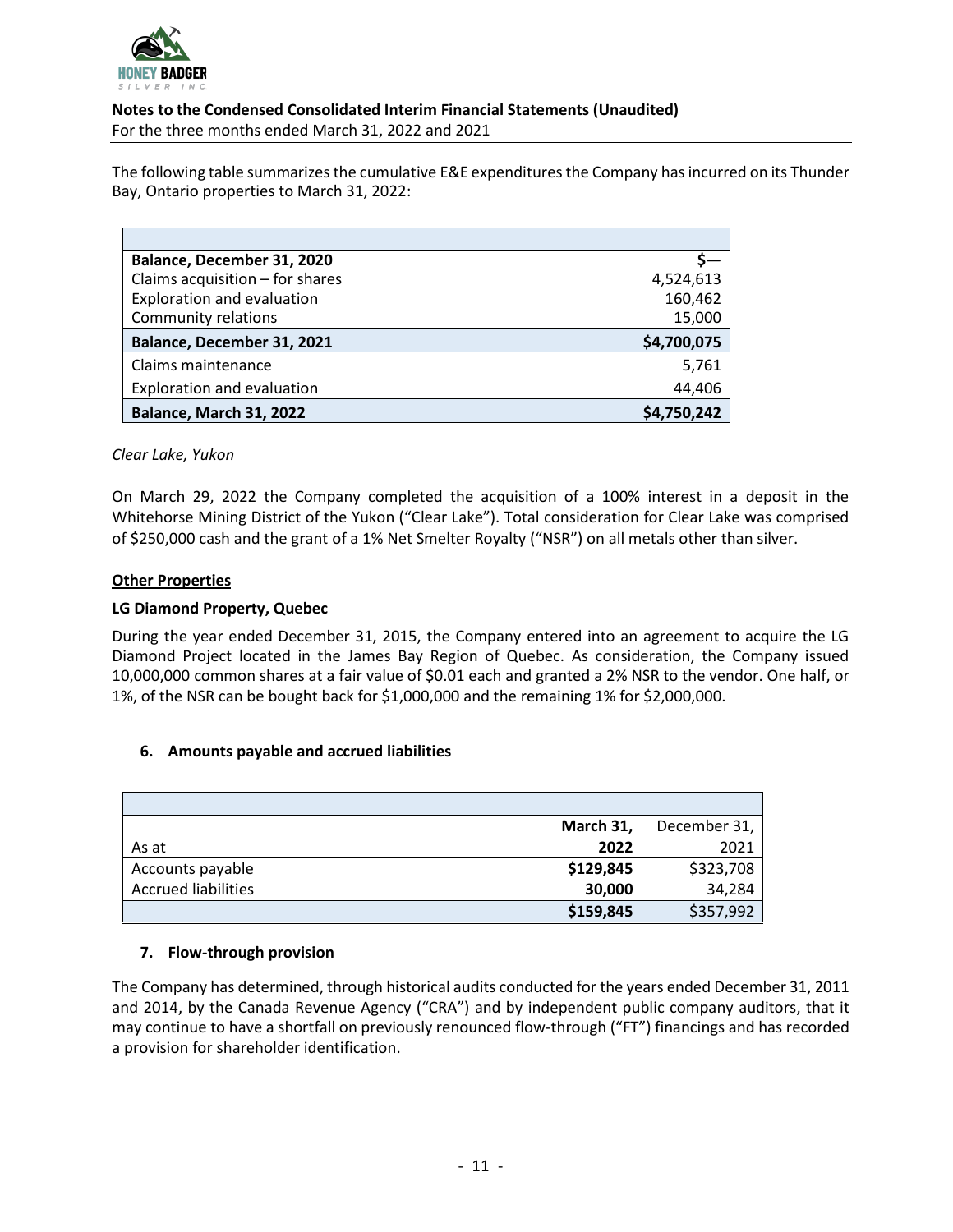

The following table sets out the changes, if any, to the provision for the obligation to FT subscribers as at March 31, 2022:

| Balance, December 31, 2020                    | \$265,031 |
|-----------------------------------------------|-----------|
| Part XII.6 tax and penalties                  | 33,000    |
| Balance, December 31, 2021 and March 31, 2022 | \$298,031 |

#### **8. Flow-through share premium**

The flow-through shares issued pursuant to the July 2021 FT Offering were issued at a premium to the then-market trade price, in recognition of the tax benefits accruing to the subscribers of the Offering. A liability of \$84,090 was recorded accordingly. During the three months ended March 31, 2022, the Company incurred \$59,738 of qualified expenditures and a liability of \$19,913 was derecognized through income as a gain on the statement of profit and loss. (For the year ended December 31, 2021, the Company incurred \$169,924 of qualified expenditures and a liability of \$56,640 was derecognized through income as a gain on the statement of profit and loss).

#### **9. Shareholders' equity**

#### **a) Common shares**

The authorized share capital consists of an unlimited number of common shares (issued 177,688,641 common shares) having no par value. All issued shares are fully paid for.

- i. On March 18, 2021, the Company closed a non-brokered private placement that resulted in the issuance of 42,857,143 units ("March 2021 Units") for aggregate gross proceeds of \$3,000,000 (the "March 2021 Offering"). Each March 2021 Unit was priced at \$0.07 and consists of one Common Share in the capital of the Company and one-half of one Common Share purchase warrant (the "March 2021 Warrants"). Each whole March 2021 Warrant entitles the holder to acquire one Common Share at price of \$0.10 per share, for a period of three years. The Common Shares issued in the March 2021 Offering are subject to a statutory four months and one day hold period. A relative fair value of \$856,579 using the Black-Scholes pricing model was assigned to the 2021 Warrants.
- ii. On June 8, 2021, the Company issued 34,804,718 Common Shares to Strategic Metals at \$0.13 per Common Share for a total value of \$4,524,613, to acquire the rights, title and interest in three silverfocused properties located in southeast and south-central Yukon, Canada.
- iii. On July 2, 2021, the Company closed a private placement that resulted in the issuance of 1,681,800 FT common shares of the Company (the "July 2021 FT Offering") at \$0.15 per share for gross proceeds of \$252,270. A total of 114,926 finders warrants were issued for the purchase of 114,926 Common Shares at \$0.15 per Common Share, for two years from closing. The Common Shares issued in the July 2021 Offering were subject to a statutory four months and one day hold period. In relation to the July 21 FT Offering, a flow-through liability of \$84,090 was recognized for the premium paid by the subscribers for the tax benefits attached to the Common Shares.
- iv. On July 26 2021, the Company issued 1,103,506 Common Shares valued at \$77,245 for the acquisition of certain properties situated in the Thunder Bay Silver District, from Romios Gold Resources Inc.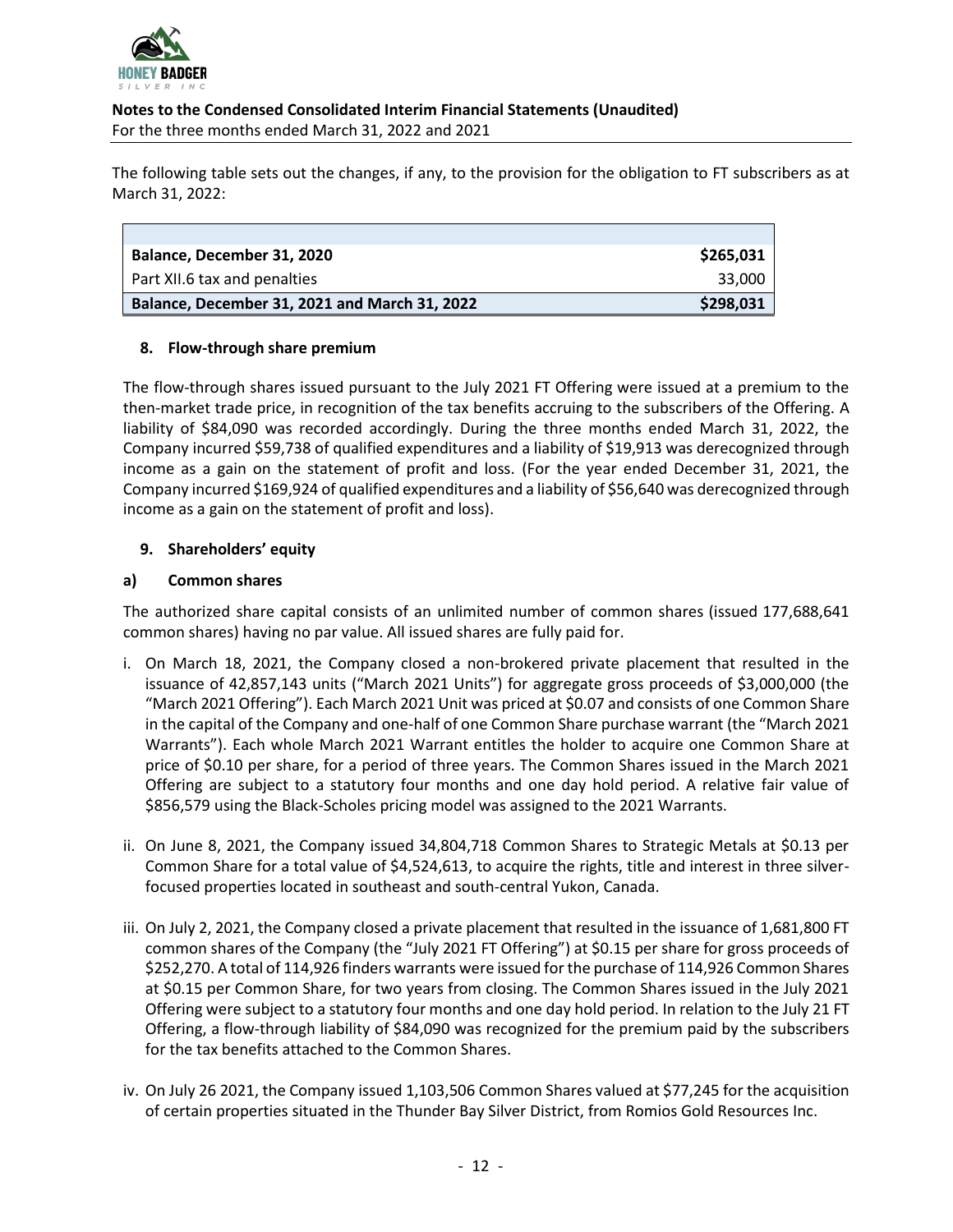

v. During the three months ended March 31, 2022 there were no share issuances for the exercise of warrants or options.

#### **b) Reserve for Warrants**

The Company has issued warrants as part of equity financings. The fair value of warrants is recognized upon issuance to reserve for warrants, until expiration or exercise.

- i. On March 18, 2021, the Company issued 21,428,571 Warrants in connection with the March 2021 Offering. The March 2021 Warrants have an exercise price of \$0.10 and expire on March 19, 2024. A fair value of \$406,532 was assigned to the Warrants, using the Black-Scholes option pricing model, using the following assumptions: expected dividend yield of 0%; risk-free interest rate of 0.25%; volatility of 231%, and an expected life of 3 years.
- ii. In relation to the July 2021 Offering, a total of 114,926 finder warrants were issued with an exercise price of \$0.15. The July 2021 finder warrants expire July 2, 2023. The fair value assigned for the 2021 finder warrants was \$1,864 and was determined using the Black-Scholes option pricing model, with the following assumptions: expected dividend yield of 0%; risk-free interest rate of 0.48%; volatility of 135%, and an expected life of 2 years
- iii. During the year ended December 31, 2021, 6,182,346 warrants expired with a fair value of \$419,786.
- iv. During the year ended December 31, 2021, 688,250 warrants were exercised for cash proceeds of \$50,075.

The following is the activity to reserve for warrants as at and during the year ended December 31, 2021 and the three months ended March 31 2022:

|                                | <b>Number of warrants</b> | Weighted<br>average |
|--------------------------------|---------------------------|---------------------|
|                                |                           | exercise price      |
| Balance, December 31, 2020     | 18,995,596                | \$0.08              |
| Issued (i)                     | 21,428,571                | 0.10                |
| Issued (ii)                    | 114,926                   | 0.15                |
| Expired (iii)                  | (6, 182, 346)             | (0.08)              |
| Exercised (iv)                 | (688, 250)                | (0.07)              |
| Balance, December 31, 2021 and |                           |                     |
| <b>March 31 2022</b>           | 33,668,497                | \$0.08              |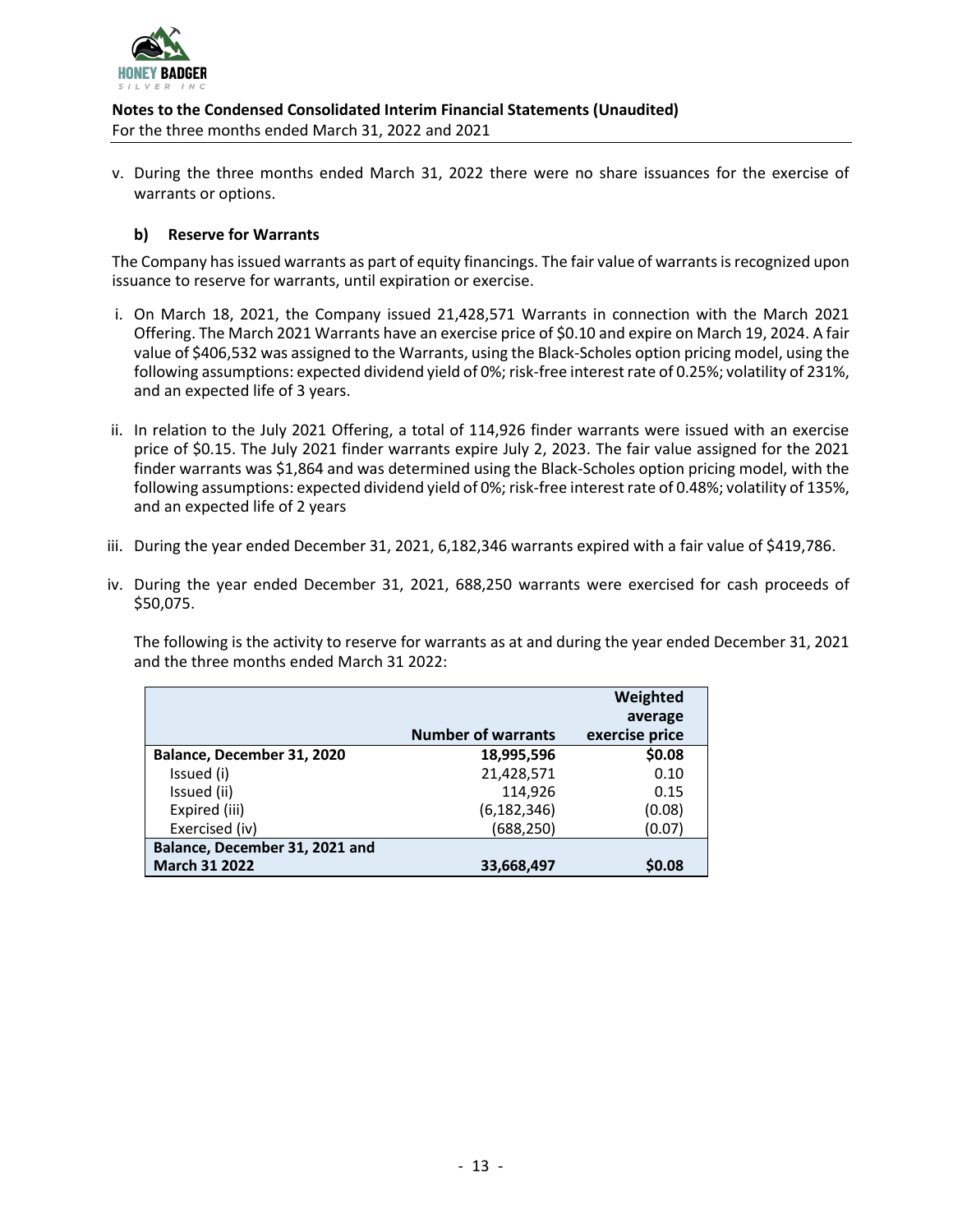

| Date of issue   | <b>Expiry date</b> | Weighted<br>Average<br><b>Exercise</b><br>price | Number of<br>warrants | <b>Remaining</b><br>life (years) |
|-----------------|--------------------|-------------------------------------------------|-----------------------|----------------------------------|
| August 21, 2020 | August 21, 2022    | \$0.05                                          | 12,125,000            | 0.39                             |
| July 2, 2021    | July 2, 2023       | \$0.15                                          | 114,926               | 1.25                             |
| March 18, 2021  | March 18, 2024     | \$0.10                                          | 21,428,571            | 1.96                             |
|                 |                    | \$0.08                                          | 33,668,497            |                                  |

v. The following table reflects the warrants issued and outstanding as at March 31, 2022:

## **c) Stock Options**

The Company has a stock option plan (the "Plan") pursuant to which the Company's Board of Directors may grant incentive stock options to directors, officers, employees and consultants. The exercise price of the options cannot be less than the closing price of the Company's shares on the trading day preceding the date of grant and the maximum term of any option cannot exceed five years. The Board, in accordance with applicable TSXV or other regulatory requirements, if any, will determine any vesting period assigned therein. There is no minimum vesting period unless the optionee is engaged in investor relation activities. The maximum aggregate number of common shares under option at any time under the Plan cannot exceed 10% of the issued shares. The fair value of the share-based compensation is recognized as contributed surplus upon vesting.

The following is the stock option activity of the Company as at and during the year ended December 31, 2021 and the three months ended March 31, 2022:

|                                      | Number of<br>stock options | Weighted<br>average<br>exercise<br>price |
|--------------------------------------|----------------------------|------------------------------------------|
| Balance, December 31, 2020           | 6,575,000                  | \$0.06                                   |
| Granted (ii) to (vi)                 | 13,884,800                 | 0.10                                     |
| Exercised (vii)                      | (1,700,000)                | (0.10)                                   |
| Expired (viii)                       | (1,300,000)                | 0.06                                     |
| Balance, December 31, 2021 and March |                            |                                          |
| 31, 2022                             | 17,459,800                 | <b>SO.09</b>                             |

i. From February 11 to February 19, 2021, the Company granted an aggregate of 550,000 five-year options to directors, officers, employees and consultants; 250,000 of the stock options are exercisable at a price of \$0.08 per share and the remaining 300,000 stock options are exercisable at \$0.12. The fair value assigned for the stock options was \$43,489 and was determined using the Black-Scholes option pricing model, with the following assumptions: expected dividend yield of 0%; risk-free interest rate of 0.49%; volatility of 135%, and an expected life of 5 years.

ii. On March 23, 2021, the Company granted a total of 6,175,000 stock options to directors, officers, employees and consultants of the Company. The options are exercisable at a price of \$0.125 per share, for a period of five years from the date of grant. The fair value assigned for the stock options was \$636,833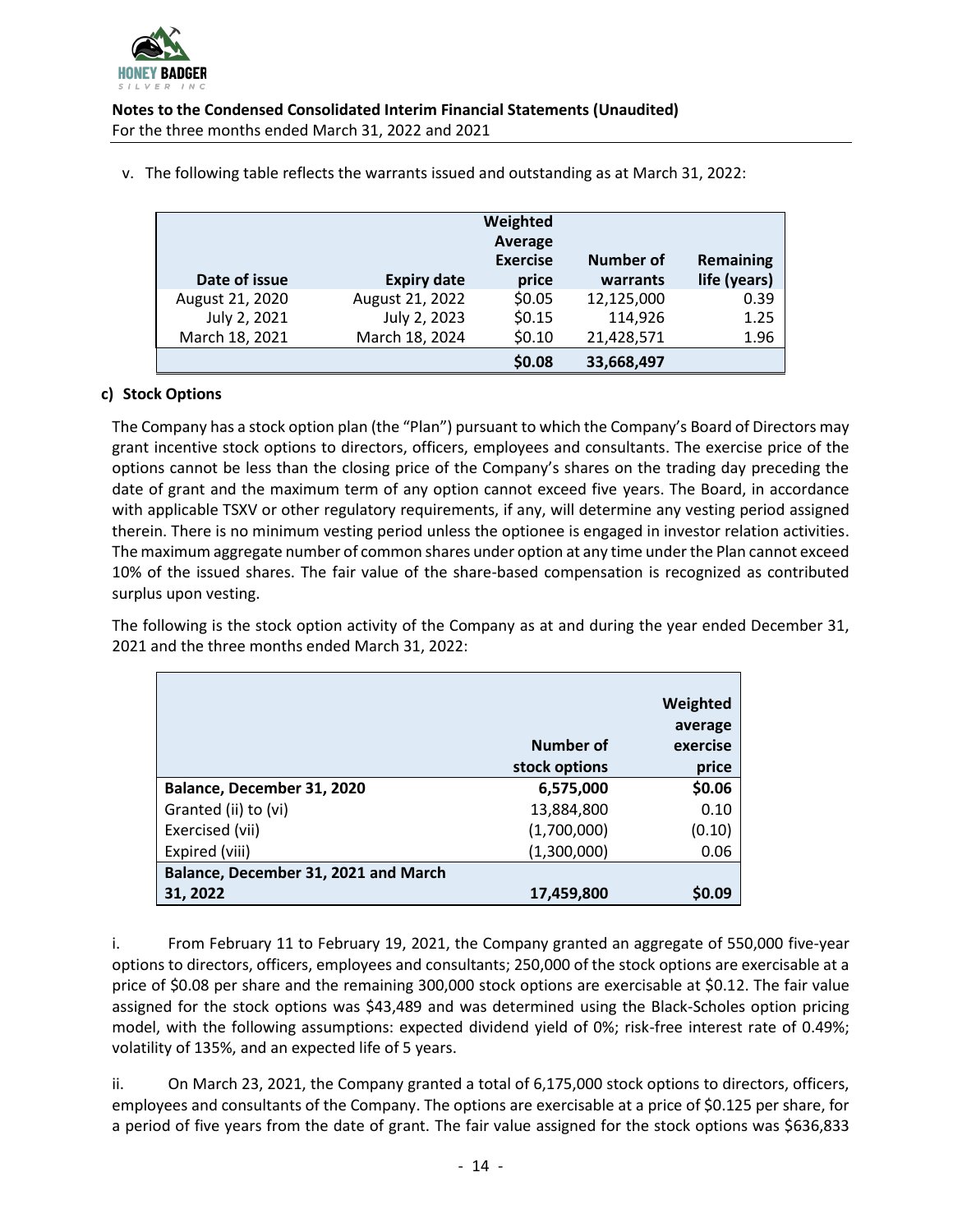

and was determined using the Black-Scholes option pricing model, with the following assumptions: expected dividend yield of 0%; risk-free interest rate of 0.95%; volatility of 131%, and an expected life of 5 years.

iii. On August 3, 2021, the Company granted a total of 1,500,000 stock options to two newly appointed directors. The options are exercisable at a price of \$0.08 per share, for a period of five years from the date of grant. These options vest 1/3 on the date of grant, 1/3 on the first anniversary of the date of grant and 1/3 on the second anniversary of the date of grant. The fair value assigned to these stock options was \$111,951 and was determined using the Black-Scholes option pricing model, with the following assumptions: expected dividend yield of 0%; risk-free interest rate of 0.78%; volatility of 163%, and an expected life of 5 years. To March 31, 2022, a total of \$70,353 has been recorded as share-based compensation expense for the options vested to date.

iv. On October 28, 2021, the Company granted a total of 750,000 stock options to a director of the Company. The options are exercisable at a price of \$0.065 per share, for a period of five years from the date of grant. These options vest 1/3 on the date of grant, 1/3 on the first anniversary of the date of grant and 1/3 on the second anniversary of the date of grant. The fair value assigned to these stock options was \$38,024 and was determined using the Black-Scholes option pricing model, with the following assumptions: expected dividend yield of 0%; risk-free interest rate of 1.42%; volatility of 127.41%, and an expected life of 5 years. To March 31, 2022, a total of \$20,205 has been recorded as share-based compensation expense for the options vested to date.

v. On November 1, 2021, the Company granted a total of 100,000 stock option to a consultant. The options fully vest on February 1, 2022. The options are exercisable at a price of \$0.07 per share for a period of three years from the date of grant. The fair value assigned to these stock options was \$5,696 and was determined using the Black-Scholes option pricing model, with the following assumptions: expected dividend yield of 0%; risk-free interest rate of 1.10%; volatility of 151.55%, and an expected life of 5 years. To March 31, 2022, a total of \$4,210 has been recorded as share-based compensation expense for the options vested to date.

vi. On December 30, 2021, the Company granted a total of 4,809,800 stock options to directors, officers, employees, and consultants of the Company. The options are exercisable at a price of \$0.075 per share, for a period of five years from the date of grant. These options vest 1/3 on the date of grant, 1/3 on the first anniversary of the date of grant and 1/3 on the second anniversary of the date of grant. The fair value assigned to these stock options was \$303,784 and was determined using the Black-Scholes option pricing model, with the following assumptions: expected dividend yield of 0%; risk-free interest rate of 1.28%; volatility of 124.77%, and an expected life of 5 years. To March 31, 2022, a total of \$139,581 has been recorded as share-based compensation expense for the options vested to date.

vii. During the year ended December 31, 2021, 1,700,000 options were exercised for cash proceeds of \$97,750 and the fair value of \$96,827 was reclassified to share capital.

viii. During the year ended December 31, 2021, a total of 1,300,000 options expired for employees/consultants no longer working for or engaged by the Company.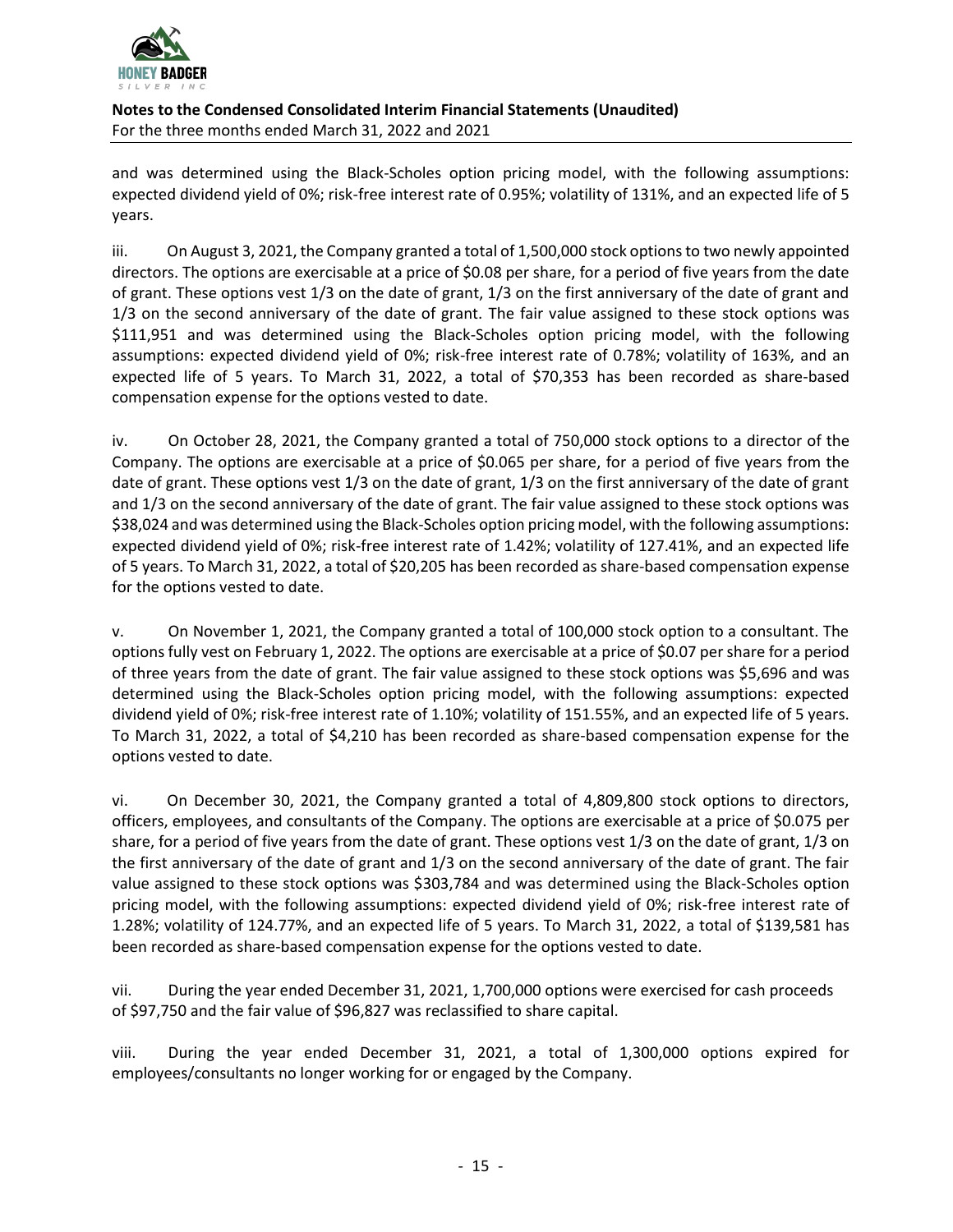

| <b>Outstanding</b><br>options | <b>Options</b><br>exercisable | <b>Exercise</b><br>price | <b>Expiry date</b> | Weighted<br>average<br>life<br>(years) |
|-------------------------------|-------------------------------|--------------------------|--------------------|----------------------------------------|
| 675,000                       | 675,000                       | \$0.10                   | August 20, 2023    | 1.39                                   |
| 100,000                       | 100,000                       | \$0.07                   | November 1, 2024   | 2.59                                   |
| 2,900,000                     | 2,900,000                     | \$0.06                   | August 28, 2025    | 3.41                                   |
| 250,000                       | 250,000                       | \$0.08                   | February 11, 2026  | 3.87                                   |
| 300,000                       | 300,000                       | \$0.10                   | February 19, 2026  | 3.87                                   |
| 6,175,000                     | 6,175,000                     | \$0.125                  | March 23, 2026     | 3.97                                   |
| 1,500,000                     | 500,000                       | \$0.08                   | August 3,2026      | 4.34                                   |
| 750,000                       | 250,000                       | \$0.065                  | October 28,2026    | 4.57                                   |
| 4,809,800                     | 1,603,267                     | \$0.075                  | December 30, 2026  | 4.75                                   |
| 17,459,800                    | 12,753,267                    | \$0.09                   |                    |                                        |

#### ix. The following table reflects the stock options outstanding as of March 31, 2022:

#### **10. Related party disclosures and key management compensation**

#### **Related party transactions**

Related parties as defined by IAS 24 - *Related Party Disclosures* include members of the Board of Directors, Key Management Personnel, and any companies controlled by these individuals. Key Management Personnel include those persons having authority and responsibility for planning, directing, and controlling activities of the Company being directors and executive management, comprising of the Chief Executive Officer and the Chief Financial Officer.

- i. During the three months ended March 31, 2022, and 2021, the Company entered the following transactions with related parties:
- a) A corporation controlled by an Executive officer received cash compensation of \$75,000 (2021 -\$55,000).
- b) A company of which a director is a minority interest shareholder, billed the Company \$39,213 (2021 -\$nil) for technical fees and expenses.
- c) Commencing February 2021, the Company has retained Grove Corporate Services Ltd. ("Grove") to provide accounting, governance and administrative services, including that provided by a new Chief Financial Officer ("CFO") and Corporate Secretary. Grove charges the Company \$7,000 per month plus HST for the services and charged a total of \$21,000 (2021 - \$14,000) to the Company, for services rendered in the reporting period.
- d) On June 4, 2021, the Company acquired 100% of right, title and interest in three advanced silverfocused properties located in southeast and south-central Yukon, Canada, from Strategic Metals Ltd. ("Strategic Metals"). A director of the Company is also Chief Executive Officer, President, and a director of Strategic Metals.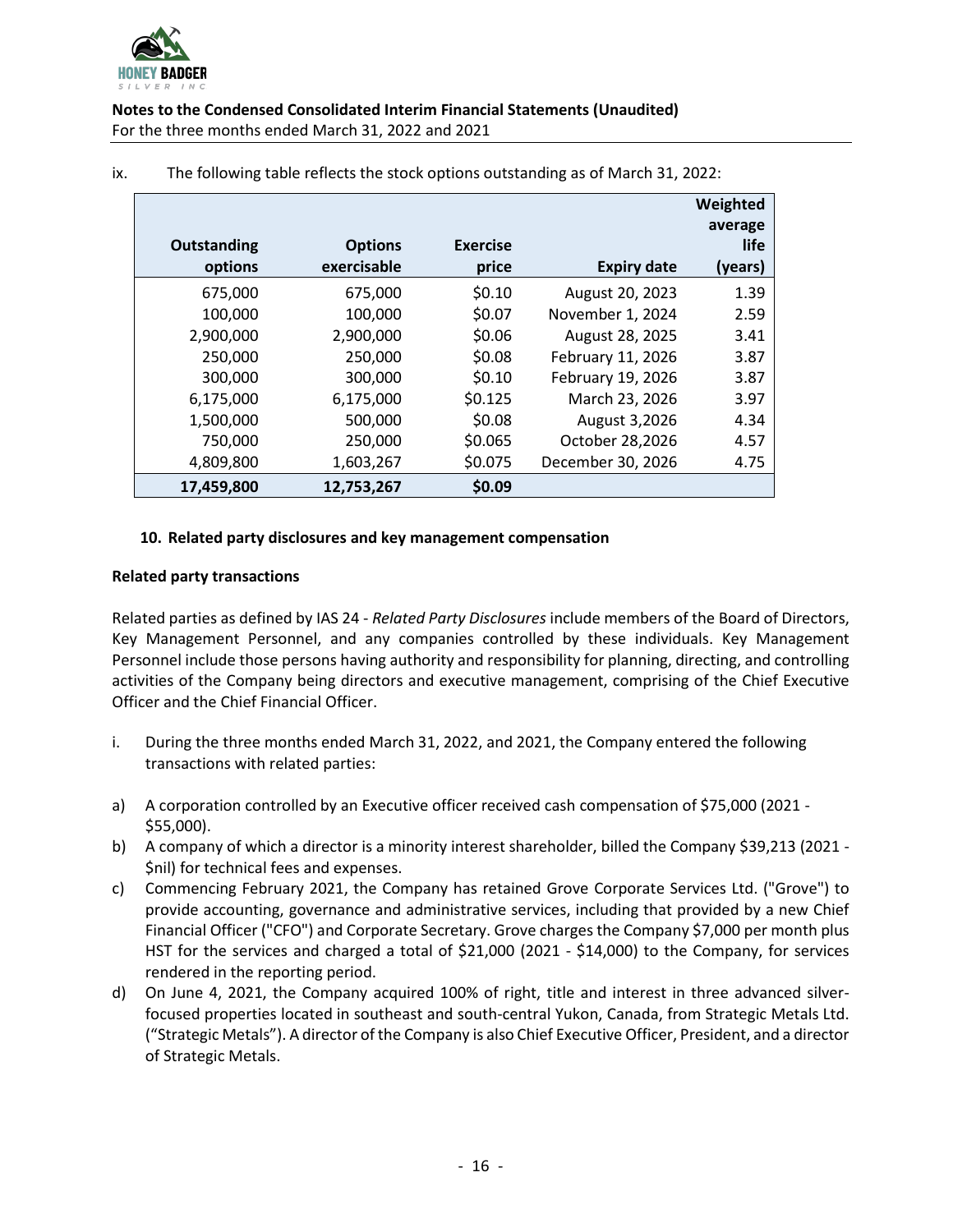

ii. Compensation for key management personnel of the Company is as follows:

| Three months ended March 31,            | 2022      | 2021      |
|-----------------------------------------|-----------|-----------|
| Management fees <sup>(1)</sup>          | \$125,500 | \$131,600 |
| Share-based compensation <sup>(2)</sup> | 43,888    | 514,107   |
|                                         | \$169,388 | \$645,707 |

- $(1)$  Management fees are comprised of salaries, consulting fees and exploration expenditures.
- $(2)$  Represents the FV expense of the stock options that vested during the period, to Key Management. No new options were granted during the period.

At March 31, 2022, a total of \$83,935 (2021 -\$57,785) is included in accounts payable for unpaid management and consulting fees and E&E. These transactions were conducted in the normal course of operations.

### **11. Commitments**

- i. Effective January 25, 2021, the Company engaged Chad Williams to serve as the Chairman of the Company. His base fee salary is \$25,000 per month and he is eligible to participate in the Company's stock option plan. Certain success fees may also be payable, at the discretion of the Board of Directors. Early termination of the contract and/or a change of control transaction may result in an additional compensation payout of up to 24 months base salary fees plus bonus fees.
- ii. Since February 2021, the Company has retained Grove to provide corporate services as described in note 10. The fees paid for the Services is \$7,000 per month. This contract is renewable annually with an early termination penalty of two months' fees.
- iii. In order to maintain the Company's property interests and claims in good standing, certain claims fees and/or work expenditures must be incurred. For NSRs related to the Company's properties see note 5.

#### **12. Capital Management**

As of March 31, 2022, the Company had working capital of \$1,176,481 (December 31, 2021 – 1,757,564).

In managing liquidity, the Company's primary objective is to ensure the entity can continue as a going concern while raising additional funding to meet its obligations as they come due, and to maximize shareholder return. The Company's operations to date have been funded by issuing equity.

The Company monitors its capital structure and makes adjustments to it according to market conditions in an effort to meet its objectives given the current outlook of the business and industry in general. The Company may manage its capital structure by issuing new shares, adjusting capital spending, or disposing of assets. The capital structure is reviewed by Management and the Board of Directors on an ongoing basis.